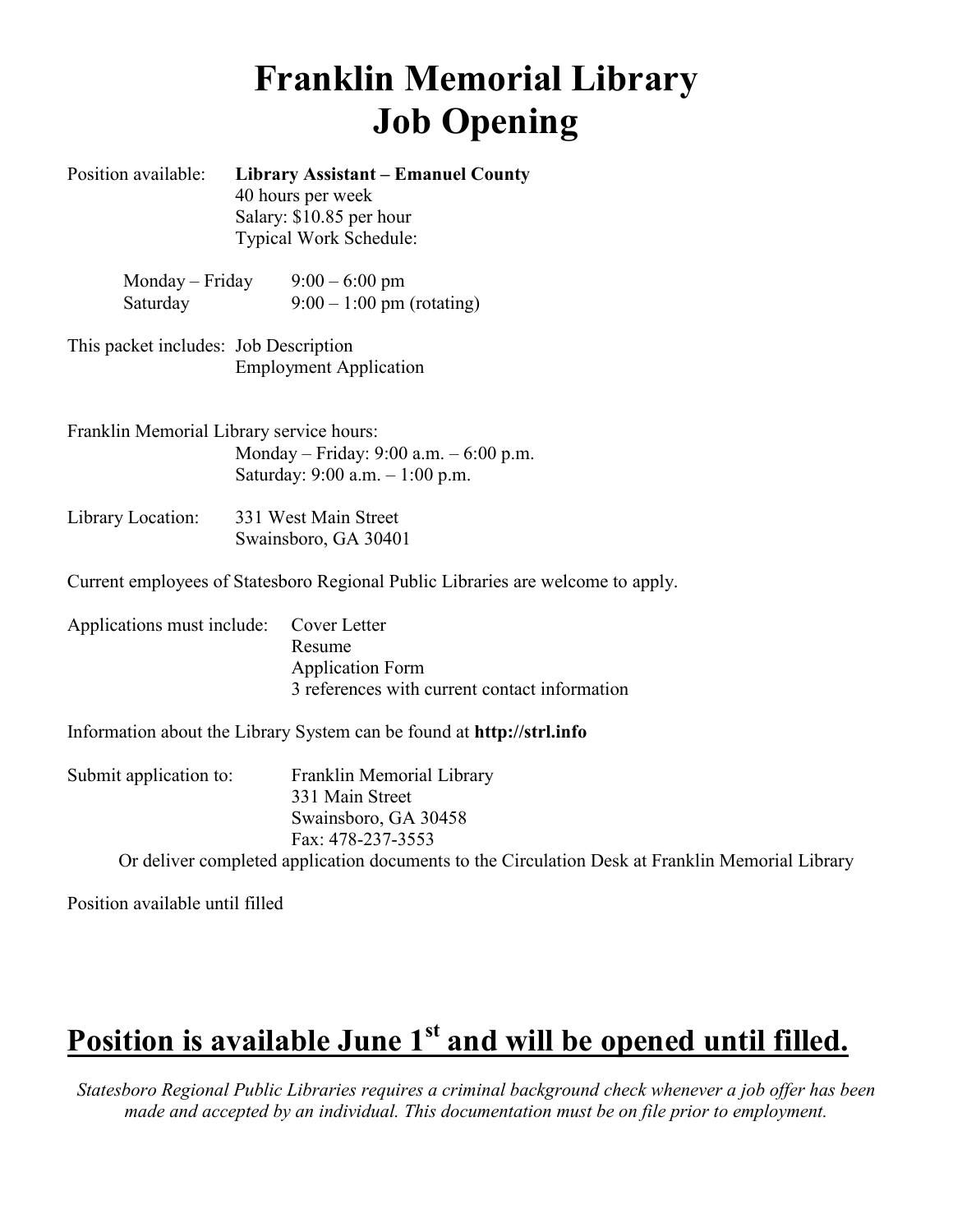# **Franklin Memorial Library 331 West Main Street Swainsboro, GA 30401**

# Employment Application

*We are an equal opportunity employer, dedicated to a policy of non-discrimination in employment on any basis including race, color, age, sex, religion, disability or national origin. Consistent with the Americans Disabilities Act, applicants may request accommodations needed to participate in the application process. We are a Drug Free Workplace and participate in E-Verify.* 

| PERSONAL INFORMATION |                    | Date: $\qquad \qquad$ |  |
|----------------------|--------------------|-----------------------|--|
|                      |                    |                       |  |
|                      |                    |                       |  |
|                      |                    |                       |  |
|                      | Permanent Address: |                       |  |
|                      |                    | State: Zip Code:      |  |
|                      | Phone Number(s):   |                       |  |
|                      | E-mail Address:    |                       |  |
|                      |                    |                       |  |

During the past 7 years, have you ever been convicted of a crime, excluding traffic violations?

NO YES If yes, Date City City *The Statesboro Regional Public Libraries realizes that convictions may have no reasonable relationship to the functions or responsibilities of the job in question. For this reason a conviction record will not necessarily be a bar to employment. Factors such as age and time of the offense, seriousness and nature of the violation and rehabilitation will be taken into account. Failure to disclose criminal convictions will disqualify an applicant. If a job offer is made all potential employees must agree to a background check.*

Are you aware of any reason that you cannot perform essential functions of the job with or without reasonable accommodations? **(A copy of the job description is attached)** NO YES (If yes, please explain)

Are you legally eligible for employment in the U.S.? NO YES

Federal Law requires new employees to supply documents proving their employment authorization by the third day of *employment. A photo ID will be required. Statesboro Regional Public Libraries participates in E-Verify.*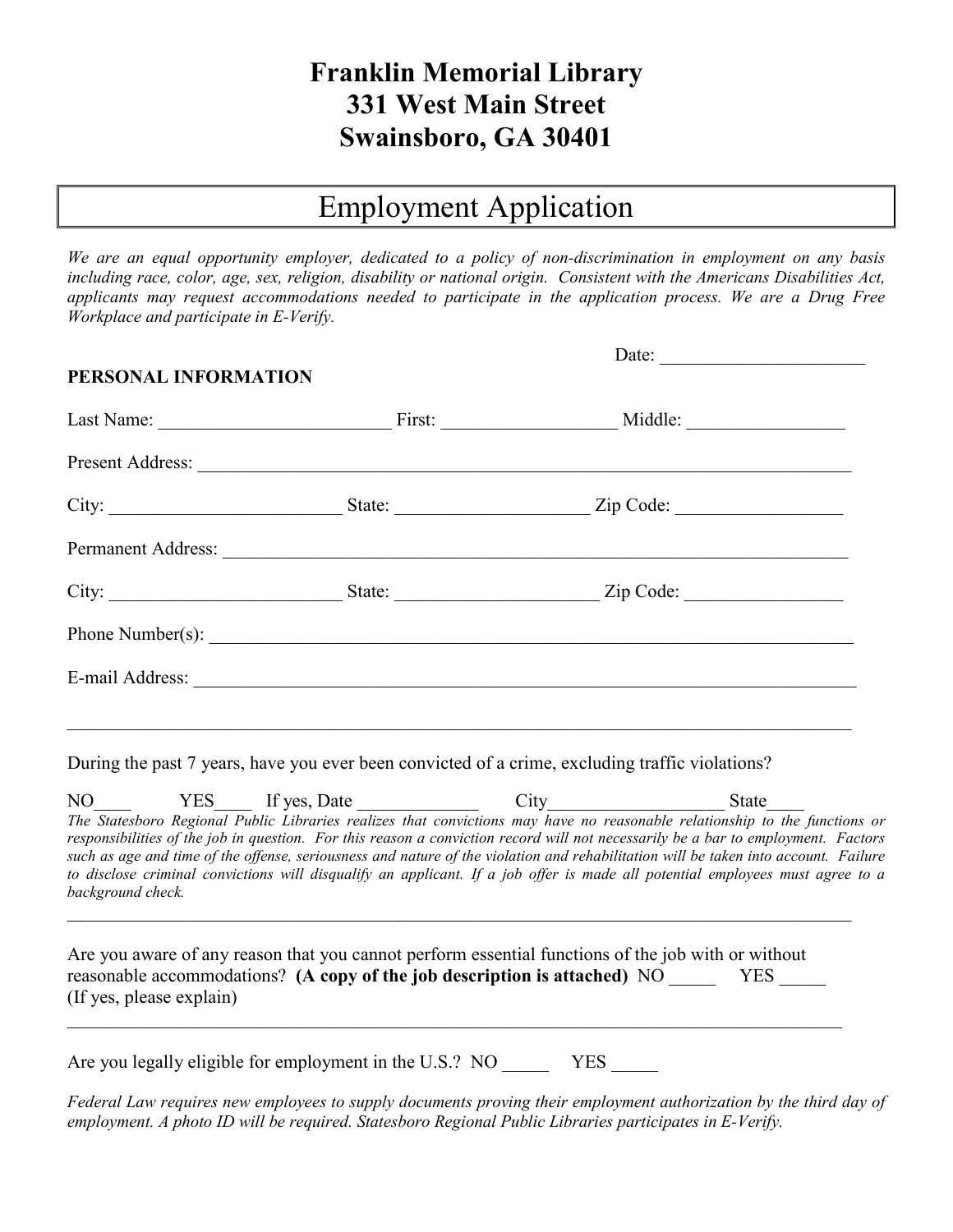# **EMPLOYMENT DESIRED**

| Are you employed now? Yes ____ No____                    |  |                                                                                  |                                        |  |  |  |
|----------------------------------------------------------|--|----------------------------------------------------------------------------------|----------------------------------------|--|--|--|
| If yes, may we inquire of your employer? Yes ____ No____ |  |                                                                                  |                                        |  |  |  |
|                                                          |  | Have you ever applied to this Library before? Yes ____ No____                    |                                        |  |  |  |
|                                                          |  | If yes, when? $\qquad \qquad$                                                    |                                        |  |  |  |
| <b>EDUCATION</b>                                         |  |                                                                                  |                                        |  |  |  |
|                                                          |  |                                                                                  |                                        |  |  |  |
|                                                          |  |                                                                                  |                                        |  |  |  |
|                                                          |  |                                                                                  |                                        |  |  |  |
|                                                          |  | List your last three employers, beginning with the <i>most recent</i> one first. | <b>FORMER EMPLOYERS</b>                |  |  |  |
| Date (month/year)                                        |  |                                                                                  | From To To Salary Position             |  |  |  |
|                                                          |  |                                                                                  |                                        |  |  |  |
|                                                          |  |                                                                                  |                                        |  |  |  |
| Date (month/year)                                        |  |                                                                                  |                                        |  |  |  |
|                                                          |  |                                                                                  |                                        |  |  |  |
|                                                          |  |                                                                                  | Name and Address of Employer           |  |  |  |
| Date (month/year)                                        |  |                                                                                  | From To German Holland Salary Rosition |  |  |  |
|                                                          |  |                                                                                  |                                        |  |  |  |
|                                                          |  |                                                                                  |                                        |  |  |  |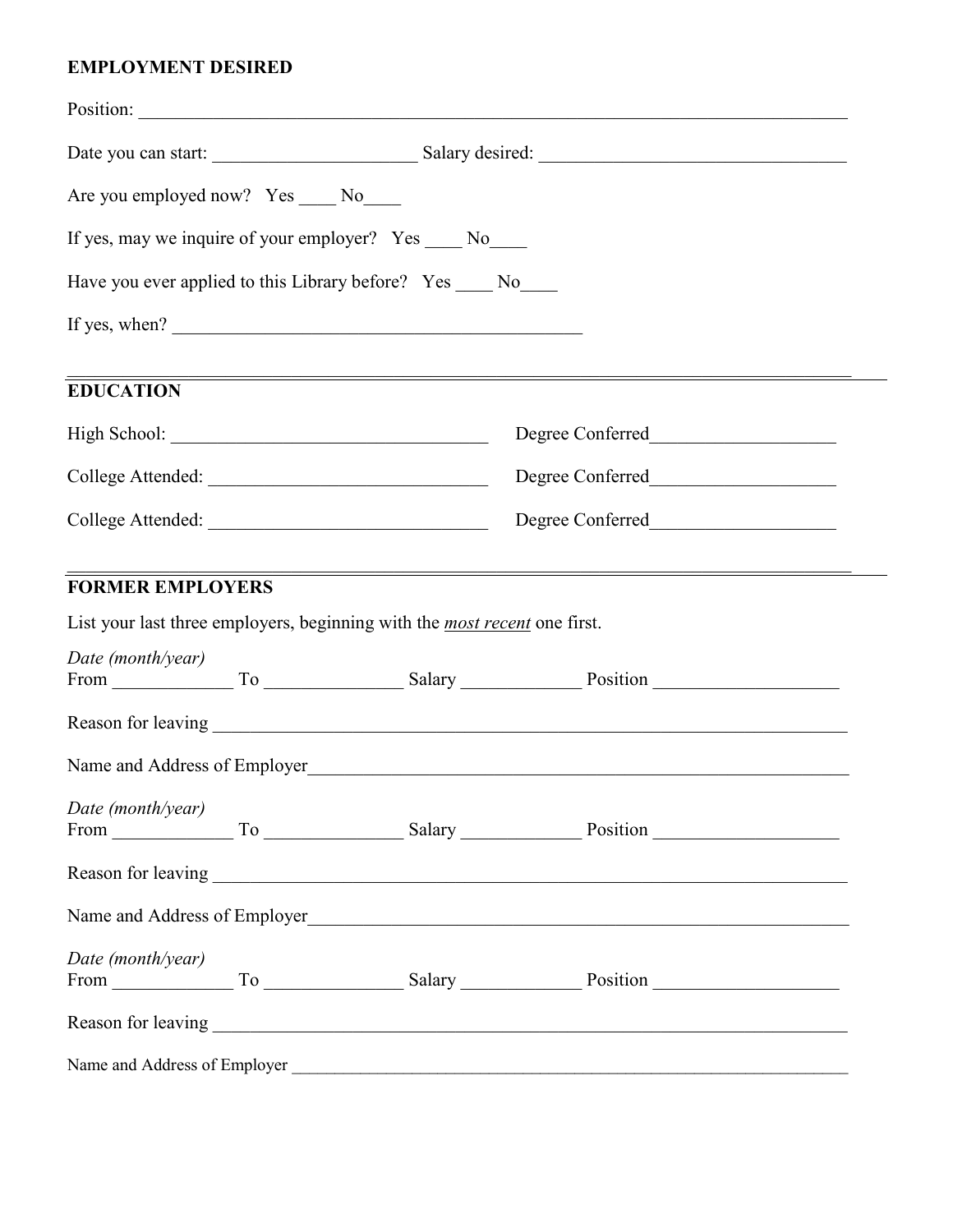#### **REFERENCES – (Work related references preferred)**

| Name<br>the control of the control of the control of | Position | <b>Years Acquainted</b> |
|------------------------------------------------------|----------|-------------------------|
| Address                                              |          | Telephone               |
| Name                                                 | Position | Years Acquainted _      |
| Address                                              |          | Telephone               |
| Name                                                 | Position | Years Acquainted        |
| Address                                              |          | Telephone               |

#### **Applicant's Statement**

I certify that answers given herein are true and complete to the best of my knowledge and authorize investigation of all statements contained in this application for employment as may be necessary in arriving at an employment decision.

I understand and acknowledge that, unless otherwise defined by applicable law, any employment relationship with this organization is of an *"at will"* nature, which means that the Employee may resign at any time and the Employer may discharge Employee at any time with or without cause. It is further understood that this *"at will"* employment relationship may not be changed by any written document or by conduct unless such change is specifically acknowledged in writing by an authorized executive of this organization.

In the event of employment, I understand that false or misleading information given in my application or interview(s) may result in discharge. I also understand that I am required to abide by all rules and regulations of the employer.

I understand that I am required to provide documents verifying my employment authorization by the third day of employment.

Statesboro Regional Public Libraries requires a criminal background check whenever a job offer has been made and accepted by an individual. This documentation must be on file prior to employment.

I understand that Statesboro Regional Public Libraries is a Drug Free Workplace and participates in E-Verify.

Signature of Applicant **Exercise 2** and the set of Applicant **Contract Contract Contract Contract Contract Contract Contract Contract Contract Contract Contract Contract Contract Contract Contract Contract Contract Contrac** 

| <b>Please submit application to:</b> | Windy Ward, Assistant Library Manager |
|--------------------------------------|---------------------------------------|
|                                      | <b>Franklin Memorial Library</b>      |
|                                      | <b>331 West Main Street</b>           |
|                                      | Swainsboro, GA 30401                  |
|                                      | Fax: 478-237-3553                     |

Or deliver completed application documents to the Circulation Desk at Franklin Memorial Library

1-3-2020/BelindaD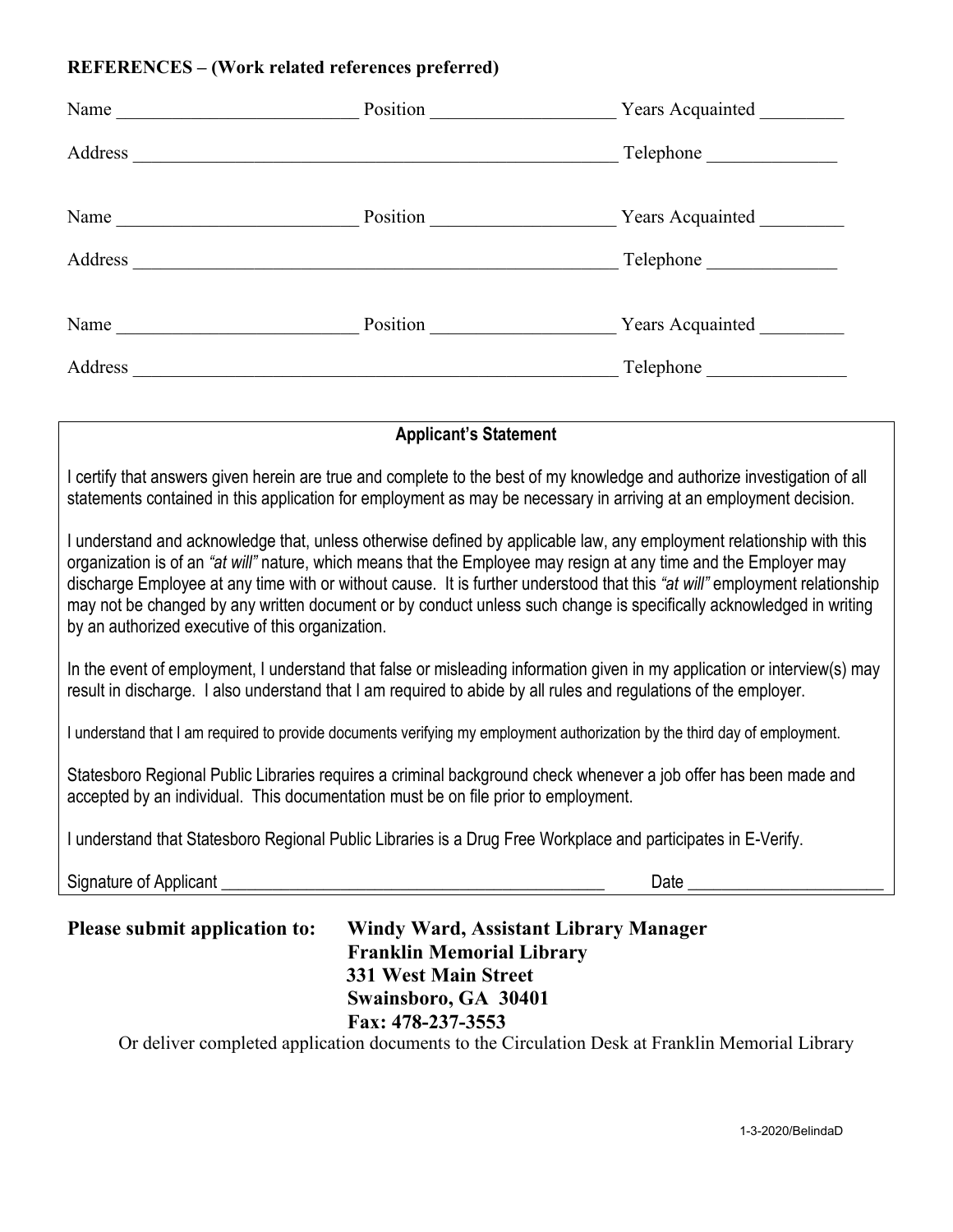# **STATESBORO REGIONAL PUBLIC LIBRARIES POSITION DESCRIPTION**

**Position Title: Library Assistant Classification: FLSA: Non-exempt (Hourly), 40 hours/week Reports to: Library Manager and Assistant Library Manager** 

### **OVERALL RESPONSIBILITY**

The Library Assistant supports the day-to-day operation of the library. This position serves library users of all ages, from infants to adults. Library Assistants work at the service desk, shelve materials, keep the area in order, provide computer assistance, and help users find library materials. Library Assistants help with programming including story hours, young adult and adult programs and the Summer Reading Program. All staff members are guided by policies formulated by regional and local library boards and administered by the Statesboro Regional Public Libraries.

#### **ESSENTIAL POSITION FUNCTIONS/ RESPONSIBILITIES**

- Provides Readers Advisory and Reference service
- Shelves materials and keeps collection in order
- Provides computer assistance
- Assists in the operation and maintenance of the library building
- Plans, promotes and conducts programs and activities for all age groups
- Completes other duties as assigned
- Attends staff development workshops
- Creates promotional material for library events and programs

# **REQUIRED QUALIFICATIONS**

#### **Education, Training and/or Experience**

- High school degree or equivalent required
- Agree to submit to a background check and have results that meet the expectations of the employer
- Have a valid Georgia Driver's License and maintain a Motor Vehicle Report that is within the guidelines of the Library's Insurance carrier

#### **Knowledge, Skills, and Abilities**

- Access to a reliable means of personal transportation
- Skill in meeting and working with the public
- Ability to work with tours, address small groups, and perform library programs
- Attention to detail; ability to follow direction and complete assignments
- Good computer and communication skills
- Ability to maintain confidentiality and use tact and diplomacy working with the public and coworkers
- Ability to meet the schedule of the job
- Ability to understand, interpret and apply library regulations and policies, with guidance from library management
- Ability to maintain a satisfactory (good/average) or higher rating in annual performance evaluation
- Ability to be patient, flexible and organized
- Have a valid Georgia Driver's License and maintain a Motor Vehicle Report that is within the guidelines of the Library's Insurance carrier